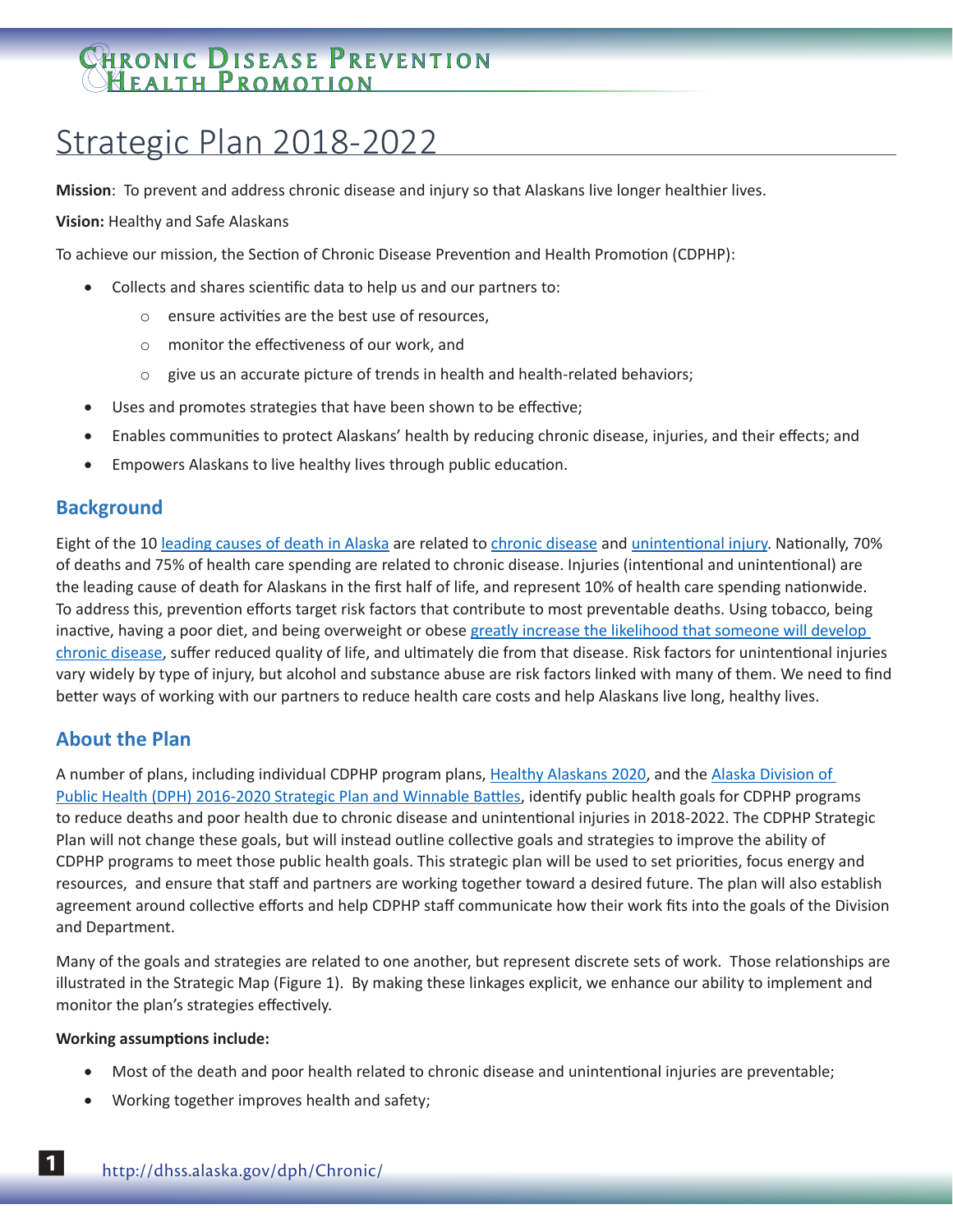

- • Planning should build on previous work, including the CDPHP 2013-2017 Strategic Plan, the DPH 2016-2020 Strategic Plan, Healthy Alaskans 2020, and individual CDPHP program strategic plans;
- Improved statewide coordination increases Alaska programs' ability to successfully seek funding, take advantage of existing work being done to improve health and safety, and communicate need;
- Strategies are chosen based on sound data, proven effectiveness, and potential to reach the most Alaskans;
- We strive to not only prevent chronic diseases and unintentional injuries, but also to improve the health of those living with chronic diseases and injuries; and
- We cannot make improvements in the health of Alaskans without addressing and improving the health of the most vulnerable.

Development of this plan involved numerous internal and external partner agencies and individuals. In addition, the Section conducted an internal strategic planning process during FY17. Partners involved in the development and review of this state plan represent voluntary organizations, health care providers, staff from the Department of Health & Social Services, coalition members, non-profit organizations, tribal partners, and other state staff.

## **Implementation**

CDPHP work groups will be responsible for development of the goal-specific work plans, and for either completing activities or reaching out to appropriate staff to complete them. They will also be responsible for tracking specific indicators and reporting progress quarterly. The CDPHP Leadership Team members will participate in the work groups, and the Leadership Team as a whole will be responsible for monitoring and guiding progress.

### **Evaluation**

Guided by the priorities identified in the Section strategic planning effort, indicators of program process, outputs, and intermediate and long-term outcomes have been identified. A dashboard of key indicators will be developed and monitored regularly by the Leadership Team to assess progress and inform mid-course corrections.

# **Goals and Strategies**

### **GOAL 1: IMPROVE TIMELY ACCESS TO USEFUL QUALITY PUBLIC HEALTH DATA AND INFORMATION**

- Strategy 1.1. Increase the amount and type of data available online
- Strategy 1.2. Increase trainings provided to data users and data stewards regarding data availability and use
- Strategy 1.3. Increase the sustainability of public health information systems

### **GOAL 2: EXPAND PUBLIC EDUCATION EFFORTS TO CHANGE KNOWLEDGE, ATTITUDES, AND BEHAVIORS TO IMPROVE HEALTH**

- Strategy 2.1. Use social marketing and best practices when executing public education efforts
- Strategy 2.2. Increase engagement with internal and external partners to leverage funding and maximize reach of messages
- Strategy 2.3. Increase public access to CDPHP public health information
- Strategy 2.4. Improve communication of our work to reinforce the value of public health with the public and decision makers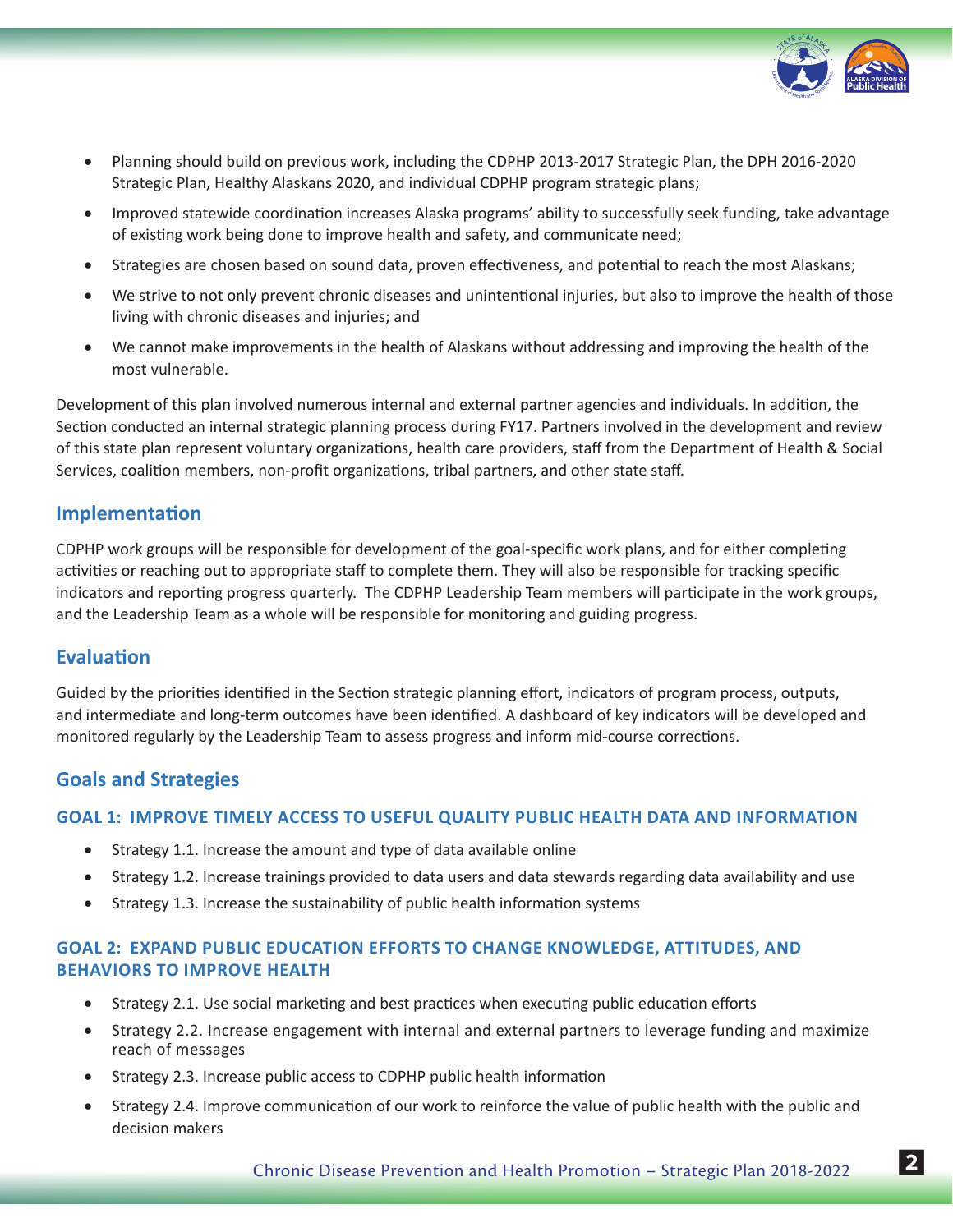# CHRONIC DISEASE PREVENTION **HEALTH PROMOTION**



### **GOAL 3: ENSURE PROGRAMS USE EVIDENCE-BASED APPROACHES THAT IMPROVE QUALITY OF LIFE FOR ALASKANS AND REDUCE HEALTH INEQUITIES.**

- Strategy 3.1. Use public health data sources (public health information systems), other data sources and analysis tools to assess and monitor the health of Alaskans
- Strategy 3.2. Use evidence-based approaches when recommending solutions and developing interventions and programs
- • Strategy 3.3. Interpret, share and publish health status reports and recommendations tailored for identified audiences
- Strategy 3.4. Conduct critical review of health program effectiveness using ongoing evaluation of programs and interventions based on proximal and distal measures including analysis of health status

### **GOAL 4: STRENGTHEN PROGRAMS AND POLICIES THAT IMPROVE OUTCOMES FOR CHRONIC DISEASES AND UNINTENTIONAL INJURIES**

- Strategy 4.1. Obtain non-traditional funding streams to support Alaska programs that address chronic disease and unintentional injury
- Strategy 4.2. Provide the public, partners, and decision makers with information about the health effects, costs, evidence based strategies related to chronic disease and unintentional injuries to meet communitydefined needs
- Strategy 4.3. Use messages and formats that resonate with the public, partners, and decision makers when creating communication resources

### **GOAL 5: MAINTAIN A HIGHLY PROFESSIONAL COMPETENT STAFF OF PUBLIC HEALTH LEADERS WHO ARE CAPABLE OF PROVIDING LEADERSHIP, EXPERTISE, AND CONTINUITY TO PUBLIC HEALTH CHRONIC DISEASE AND INJURY PREVENTION EFFORTS STATEWIDE.**

- Strategy 5.1. Improve the introductory stage of new employee assimilation to gain employee commitment and improve retention
- • Strategy 5.2. Offer regular professional development opportunities, including mentorship, training, and 'stretch assignments' aimed for growth as a professional
- Strategy 5.3. Promote a section culture that supports collaboration, including sufficient documentation and cross-training to ensure that other staff can perform the major tasks and duties of a position

### **GOAL 6: EXPAND AND ENHANCE EXTERNAL AND INTERNAL PARTNERSHIPS AND COLLABORATIONS TO IMPROVE THE COLLECTIVE IMPACT OF OUR PUBLIC HEALTH WORK**

- Strategy 6.1. Improve the Section's ability to support and benefit from our partners' work
- Strategy 6.2. Improve the ability of CDPHP programs to contribute to and benefit from the expertise and resources of other internal programs